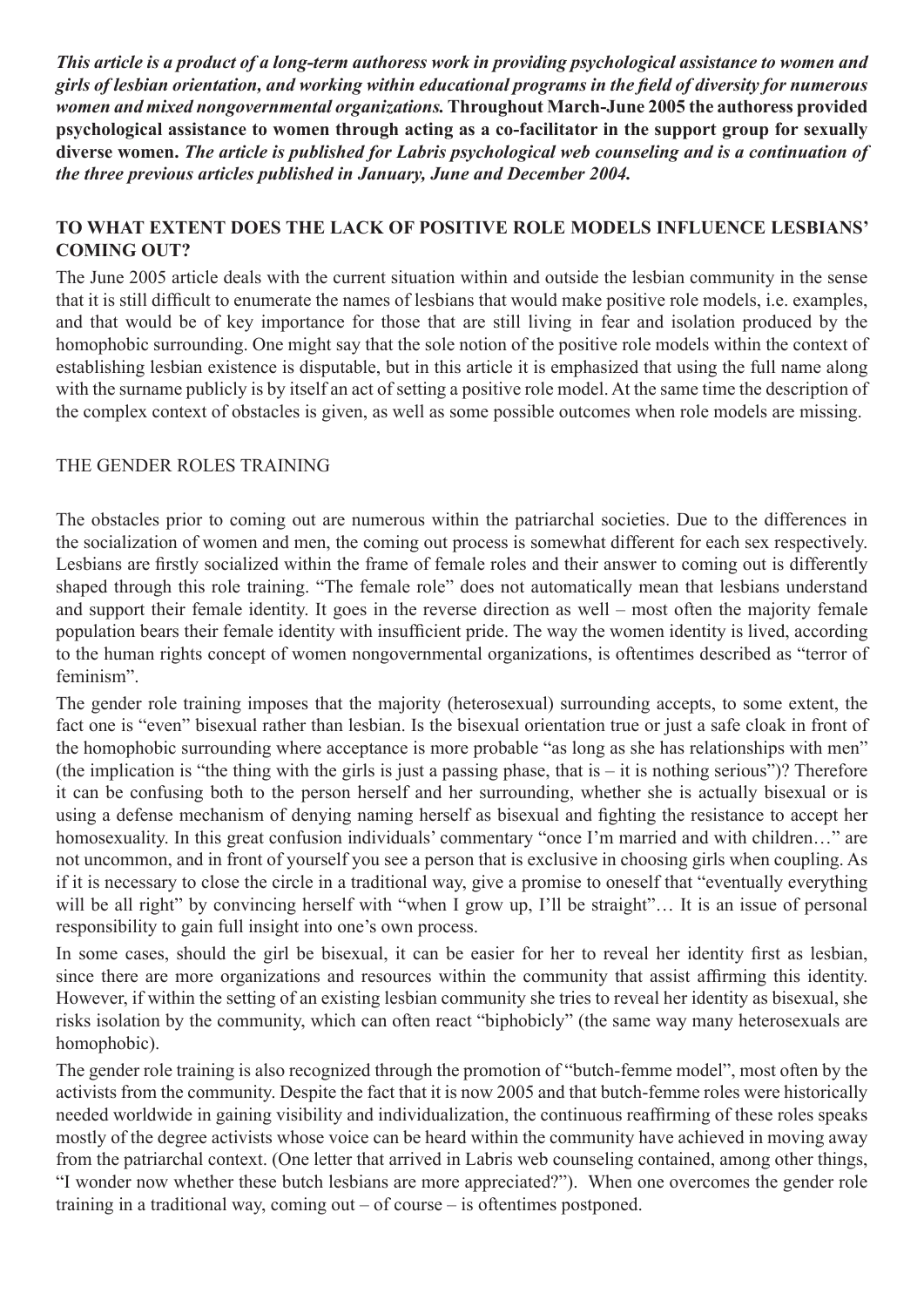## RESPONSIBILITY OF PRESENTING POSITIVE ROLE MODELS

The notion of «personal is political» is very important in any civil society and it has its difficulties in implementation within our country and in the lesbian rights context. To simplify, this notion responds to the question that lesbian sexual identity does not have to do with whom one sleeps with and it is not someone's personal thing ("which is meant to be kept for oneself and everything is ok while it is not disturbed"), but it is a human right, as well as other human rights are, to the wholeness of life with the respect and self respect within the equal citizenship state (it boils down to that You "shouldn't be disturbed" because you are lesbian").

The first and foremost explanation of those that argue lesbian human rights why there are not more positive role models is continuous mentioning of the hostile surrounding "that simply does not accept" and represents a threat. This has, in time, become ordinary and it is just a matter of time of how much longer it can "be sustainable" and paralyze the process. The voice of women employed in the activist community would be, no doubt, dealing with the analysis of "positive role model" over and over again and by doing this it would (d)evaluate other members of the lesbian or activist community and also lesbians from the outside of the community and experience them or not as positive role models.

Sometimes it seems we are at a ball game where the ball of expectations and responsibilities for coming out goes from the official (names) of lesbian and gay organizations to those individuals that may not be involved in activism but are living a lesbian existence and manage it 24/7 in every available way. The individuals are within and outside lesbian community, the ball goes from them to the organizations and back. This notion is very difficult to live up to for both groups in practice. When coming out to one's parents and close family members the notion goes through a test and breaks. "Both groups" most often did not come out to their parents (regardless of the age).

The joint name apparently brings closer, but it essentially creates confusion to those that had not chosen activism. When one chooses to be part of a public, political organization working on any human right, the expectations of those one is addressing are that this individual is one step ahead. The notion of public work in itself contains "BEING OUT". Otherwise the effect of official lesbian and gay organizations is limited to their names, not real persons behind it.

During her long-time work, the authoress notes that those women outside activism, who search for strongholds, state the need for women to identify with. The positive role models are necessary in any identity forming process, and the sexual one as well. The full names of women lesbians in public can be counted on one hand and this is an important shortcoming. Most often these are initials, nicknames, a personal name (without the surname), pseudonyms, etc.

Having in mind all the justification of real fears that apply to any gay individual in the country we live in, beside the persons working in lesbian and gay organizations that took over pubic functions with the responsibility to publicly and openly come out with their identity, the other persons working in the public eye are responsible as well and their success, for example, in different professions would provide motivation to the Others. *And the Others are all those that are the reason behind the existence of lesbian and gay organizations*. The Others live both in town and country, have or most often do not have the access to information about lesbian human rights through the computers or libraries available, or the Others are also members of some other vulnerable social group (disabled women, Roma women, etc) and they are in more ways than one affected by the lack of NAMES, SURNAMES AND FACES that could serve as role models. This is the reason why women need positive role models, not for criticizing different organizations per se but FOR SELF RESPECT.

SOME OF THE OUTCOMES WITH THE ROLE MODELS LACKING (AND THE SURROUNDING IS HOSTILE)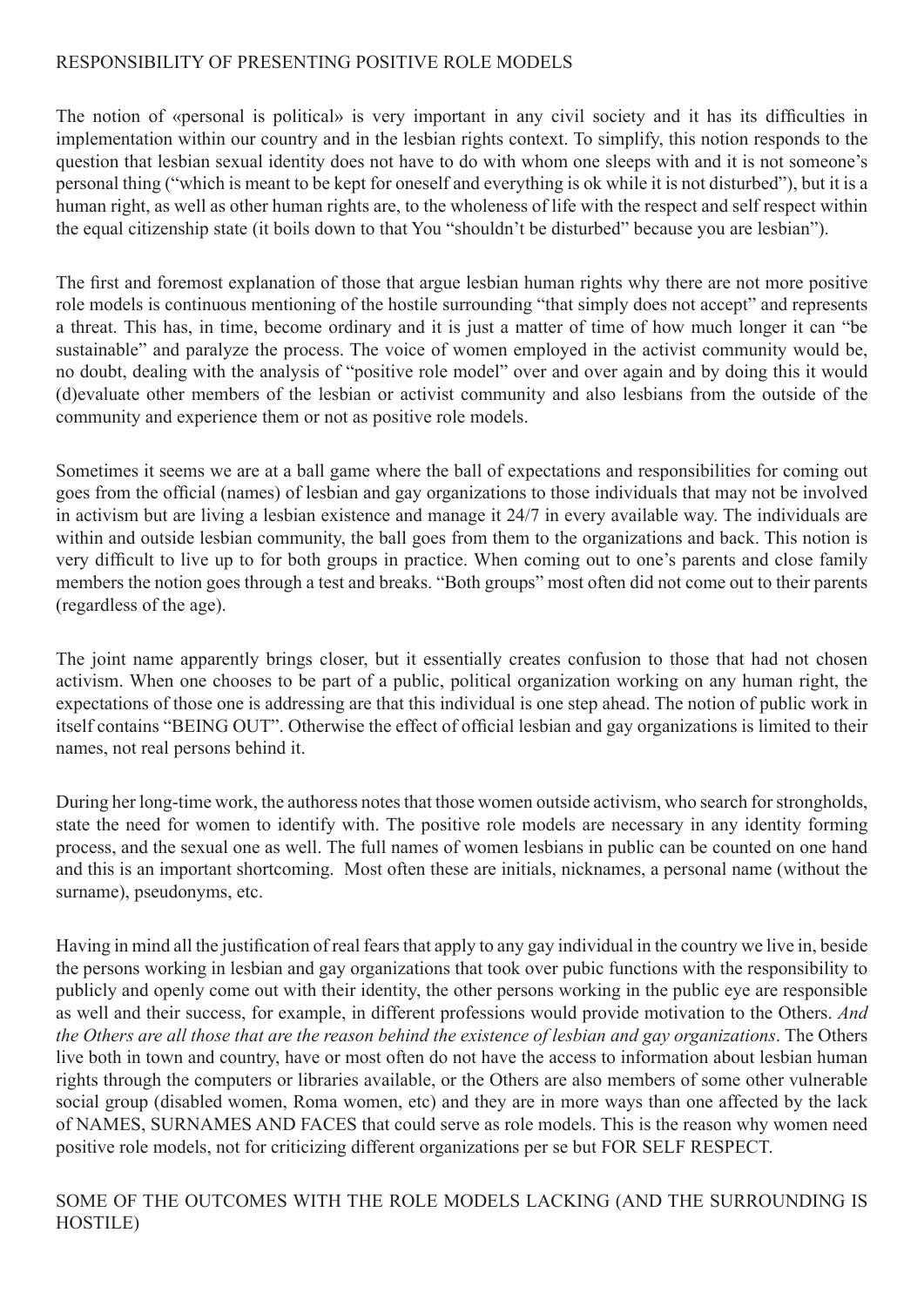One possible response to the individual's lesbianism can be depression. Real outcomes could be the loss or the prediction of losing family and friends support. When it is difficult to find result-oriented mechanisms – depression may occur. Instead of projecting anger and rage on others, the feeling of guilt that arises from not being accepted is directed towards oneself. Self-respect is supported by our interacting with the individuals that are important to us. Should they "cancel" their love and support, there are no alternative sources of support and this is extremely frightening for a homosexual. These depressions can be serious, often unrecognized and unnamed – especially not directly connected to having anything to do with one's sexual orientation. Suicidal thoughts are common as well as suicidal and other self-destructive behavior. The need is to end this pain caused by the fact that one is a lesbian, while good things that are part of this identity are partially or completely left out and are completely left out of sight. Oftentimes, the successful depression handling is essential in the integration of identities (consult the article on forming identities within the Labris web counseling, June 2004.)

Women and girls of lesbian orientation are certainly not a homogenous group. Not all of them suffer from depression and not all of them deal with rage through self-destructiveness. The roots of self destructive patterns often lie in the prehistory of individual's family, different survived experiences, different social context where an individual is set, individual's profession, etc. Some foreign studies show that drug and alcohol abuse is present in high percentage (as well as with the majority) with lesbian and gay population. When we discuss psychoactive substances we think about those that are causing mood swings (both prescribed ones or not) including all types of alcohol. These are recognized through depressant categories, narcotic painkillers, stimulants and hallucinogens.

"Bar oriented" gay social settings support this high degree of drug and alcohol abuse. (Internalized) homophobia is also "fed" by the fact that the parties are organized "in secrecy", these are not announced publicly as all other parties are, and they are scheduled only on certain days of the week (i.e. nights), in the premises that would be hardly chosen by the gay population as their own in any state that respects gay rights. The system of control by the hostile surrounding is clear: as long as gay individuals are not visible these occasional activities can be tolerated. Such treatment supports poor self-image with girls or women lesbians ("whatever I do is bad and wrong", "I'm bad"). They follow offered possibilities as the only ones but they are becoming distant from the proud "bearing" of her lesbian identity.

It is not simple to talk about one's private life with friends, colleagues and family. There are numerous experiences of the attack or rejection occurring. Concurrently, a significant level of self esteem is needed, a conscious choice and an effort to make contact and find one's own space within the frame of supportive peer groups with similar sexual orientation or in realization of an emotional relationship. This requires taking risks by going to "gay places" or in some other way making one identified as a lesbian.

Many lesbians will be using drugs and/or alcohol on the first sexual encounter with the person of the same sex. More as a social construct, not really having a psychological justification, the effect of "relaxing and overcoming fears" is thus removed; but should this be practiced in the long run it carries the risk of girl's making sexual contacts with the person of the same sex (only) when intoxicated by alcohol or some popular drug (marijuana, ecstasy or something else). It is also possible to leave aside the necessary care of oneself and not have safe sex. In very short time the alcohol and drugs can lift up the feeling of self esteem, efficiency, feeling of personal success and power – all that is necessary in a homophobic and misogynist society that is constantly undermining one's self-respect. And again, in the long run, the regular usage would cause the "erosion of an individual Self". Seeking help would become more difficult.

## To conclude

It is very difficult to be true and consistent towards oneself and one's surrounding with lesbian sexual orientation